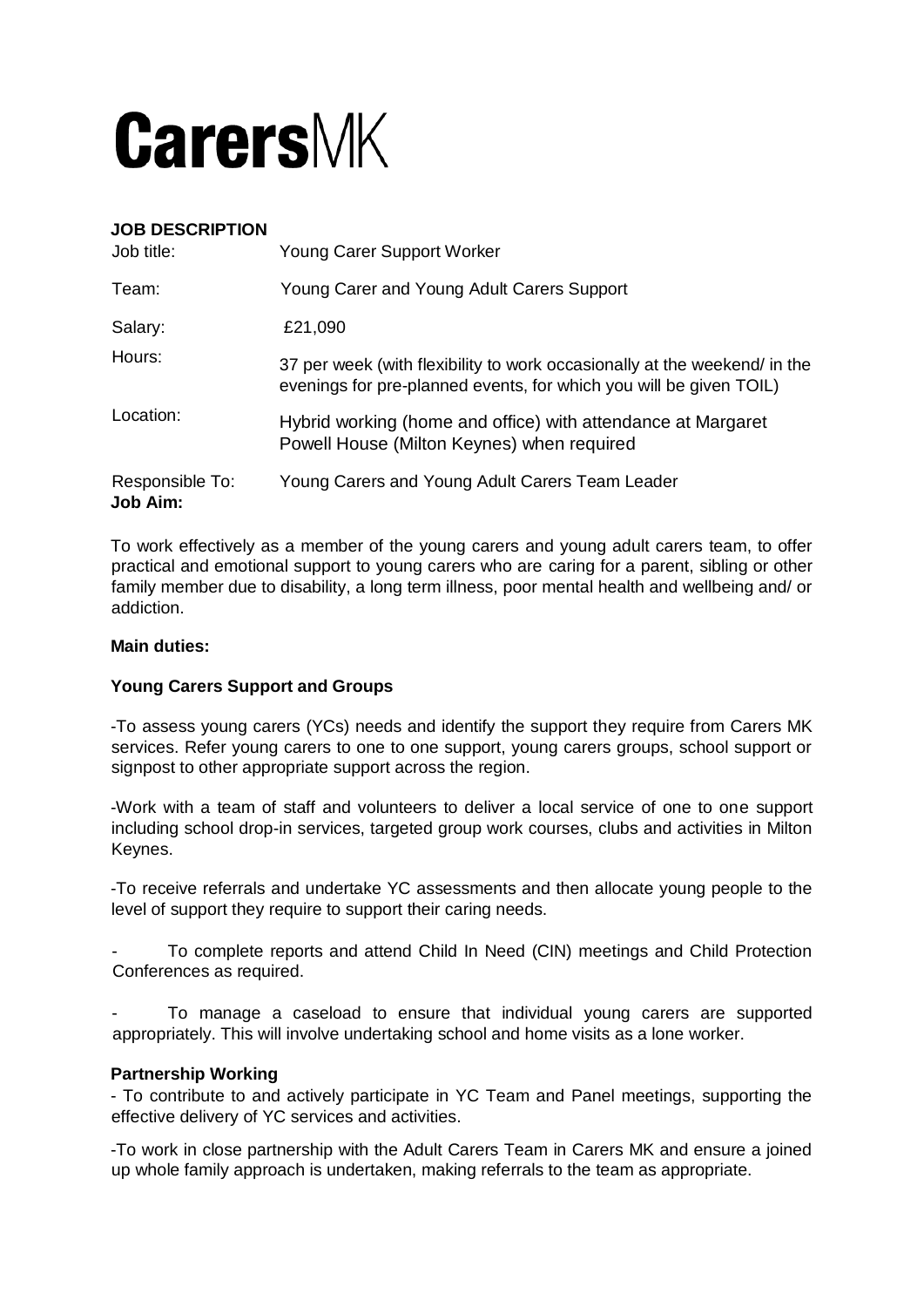-Work in partnership with Family Support, Early Help Services and Family Centres to ensure that they identify and support YCs in their services and work as part of multidisciplinary teams to support YCs, Young Adult Carers (YAC) and their families.

## **Awareness Raising**

-To support the development of information and resource materials for young carers.

-To develop a network of contacts with other organisations to further the support of carers and raise the awareness of carer issues

-To seek opportunities to identify 'hidden' carers and to publicise services available to them

## **General**

-To ensure that carers records are up to date and accurate

-To participate and represent Carers MK in joint activities e.g. AGM, Young Carers Day, open days, other promotional events and conferences

-To undertake relevant training and be pro-active in assessing own training needs

-Any other duties as reasonably required by Carers MK

# **Person Specification:**

## **Qualifications and Experience**

- At least two years' experience of working with children and young people (D)
- Experience of working with Young Carers (D)
- Experience of working with health and social care professionals (D)

### **Knowledge and Understanding**

- A clear understanding of the issues affecting Young Carers and their support needs (D)
- Demonstration of a commitment to equality and diversity (E)
- Ability to understand Children's and Adult's Safeguarding policies (D)
- A good level of knowledge and understanding about developments in children and young people's services in Buckinghamshire and Milton Keynes (D)

### **Competencies**

Experience of record keeping and monitoring systems (E)